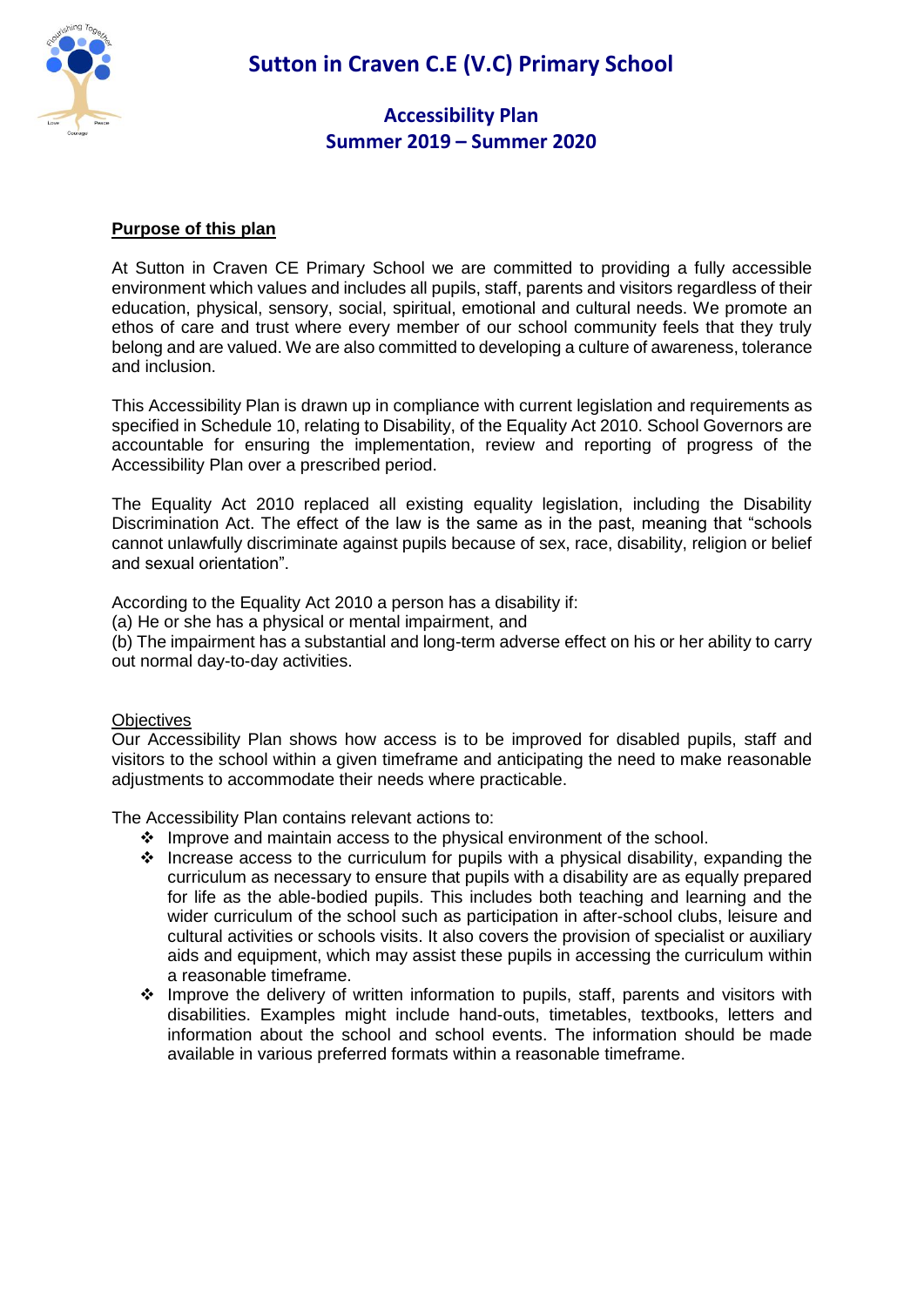

This Accessibility Plan should be read in conjunction with the following school policies, strategies and documents:

- Admissions policy
- Behaviour Policy
- Anti-Bullying Policy
- Health & Safety Policy
- SEND Policy
- •Teaching and Learning Policy
- Equalities scheme

When children enter school with specific disabilities, the school works closely with the local authority support services for advice and guidance. When children who have an Education Healthcare Plan (EHCP) are admitted, arrangements begin with a transitional review, which a member of the school attends. For children with a disability, in addition to information provided by pre-school settings, other primary schools and parents are also asked to give details.

### **Responsibility**

The governors will be responsible for monitoring, evaluating and reviewing the school's Accessibility Plan. The plan will be reviewed annually at FGB meetings. The Headteacher will be responsible for the plan's day to day implementation.

#### **Reporting**

Progress of any priorities will be reported to the Full Governing Body at least once a year.

#### **Access to the plan**

Parents/Carers may request a copy of the plan from the office. The plan is also available on the school's website.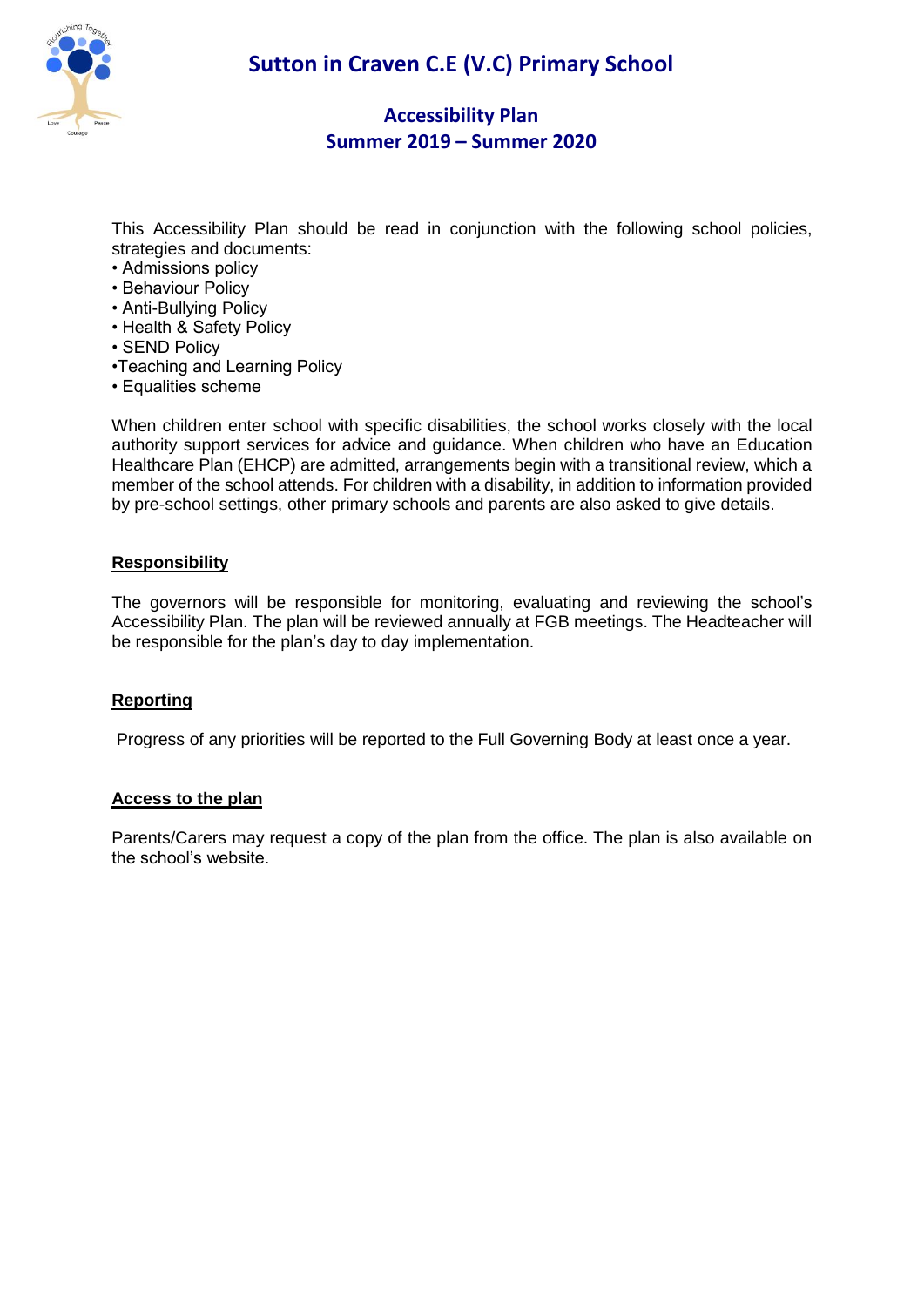



| <b>Area for Improvement</b>                                                                                                  | <b>Strategy/Action</b>                                                                                                                                                               | <b>Outcome</b>                                                                                          | <b>Timescale</b>                                                                                                                                          | <b>Notes on Progress</b> |  |
|------------------------------------------------------------------------------------------------------------------------------|--------------------------------------------------------------------------------------------------------------------------------------------------------------------------------------|---------------------------------------------------------------------------------------------------------|-----------------------------------------------------------------------------------------------------------------------------------------------------------|--------------------------|--|
| <b>Equality and Inclusion</b>                                                                                                |                                                                                                                                                                                      |                                                                                                         |                                                                                                                                                           |                          |  |
| Raise Governor awareness of<br>the School's Accessibility Plan.                                                              | - Ensure the Accessibility Plan<br>is on a FGB agenda at least<br>annually.                                                                                                          | Adherence to legislation.<br>Governors successfully<br>monitor the Accessibility<br>Plan.               | - Annually                                                                                                                                                |                          |  |
| Continue to promote close<br>relationships with parents of<br>pupils with disability related<br>issues.                      | Open door policy.<br>- Clear lines of communication.<br>- Meetings with parents and<br>other professionals as<br>required.                                                           | Parents have confidence<br>in the ability of the<br>school to meet pupils'<br>disability related needs. | On-going                                                                                                                                                  |                          |  |
| Improve staff awareness of<br>disability related issues.                                                                     | SENCO to review staff<br>training needs.<br>- Identify/source appropriate<br>training for members of staff<br>as required.                                                           | All school staff are<br>aware of disability<br>related issues and their<br>responsibilities.            | - Autumn 2019<br>- On-going                                                                                                                               |                          |  |
| <b>Improving Physical Access</b>                                                                                             |                                                                                                                                                                                      |                                                                                                         |                                                                                                                                                           |                          |  |
| Continue to improve, where<br>possible, the accessibility of<br>the school premises for all<br>(staff, visitors and pupils). | - Meetings with North<br>Yorkshire Strategic Planning.<br>- Planned schedule of works.<br>- Purchase of rubber door<br>threshold for back door.<br>- Further audit of accessibility. | Appropriate<br>modifications made to<br>the building to improve<br>access.                              | - On-going<br>- Summer 2018 - ramp to boys'<br>cloakroom; Summer 2019 -<br>disabled toilet.<br>- Summer 2018 - purchase of<br>threshold.<br>- Spring 2020 |                          |  |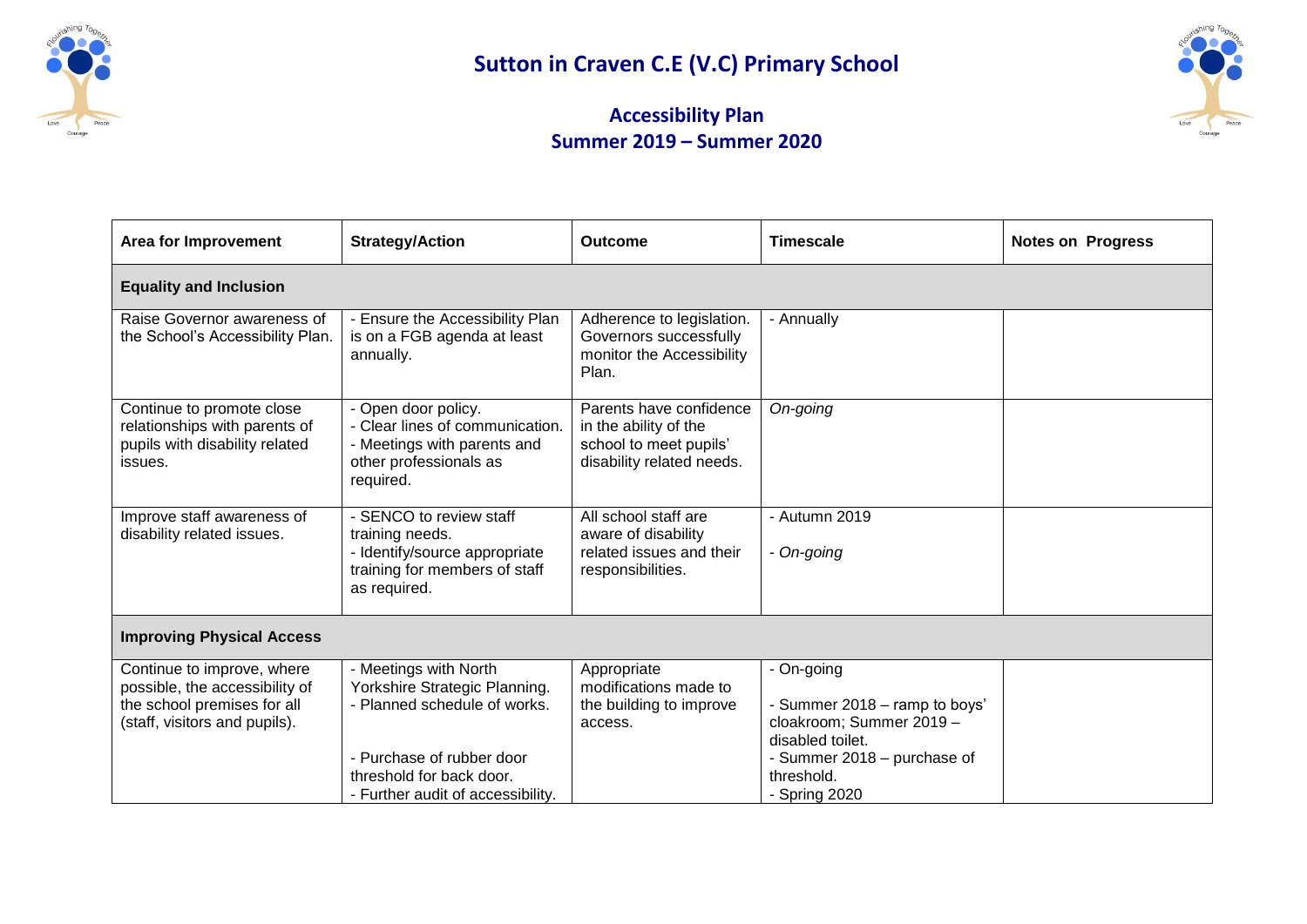



| Area for Improvement | <b>Strategy/Action</b> | <b>Outcome</b> | <b>Timescale</b> | <b>Notes on Progress</b> |
|----------------------|------------------------|----------------|------------------|--------------------------|
|                      |                        |                |                  |                          |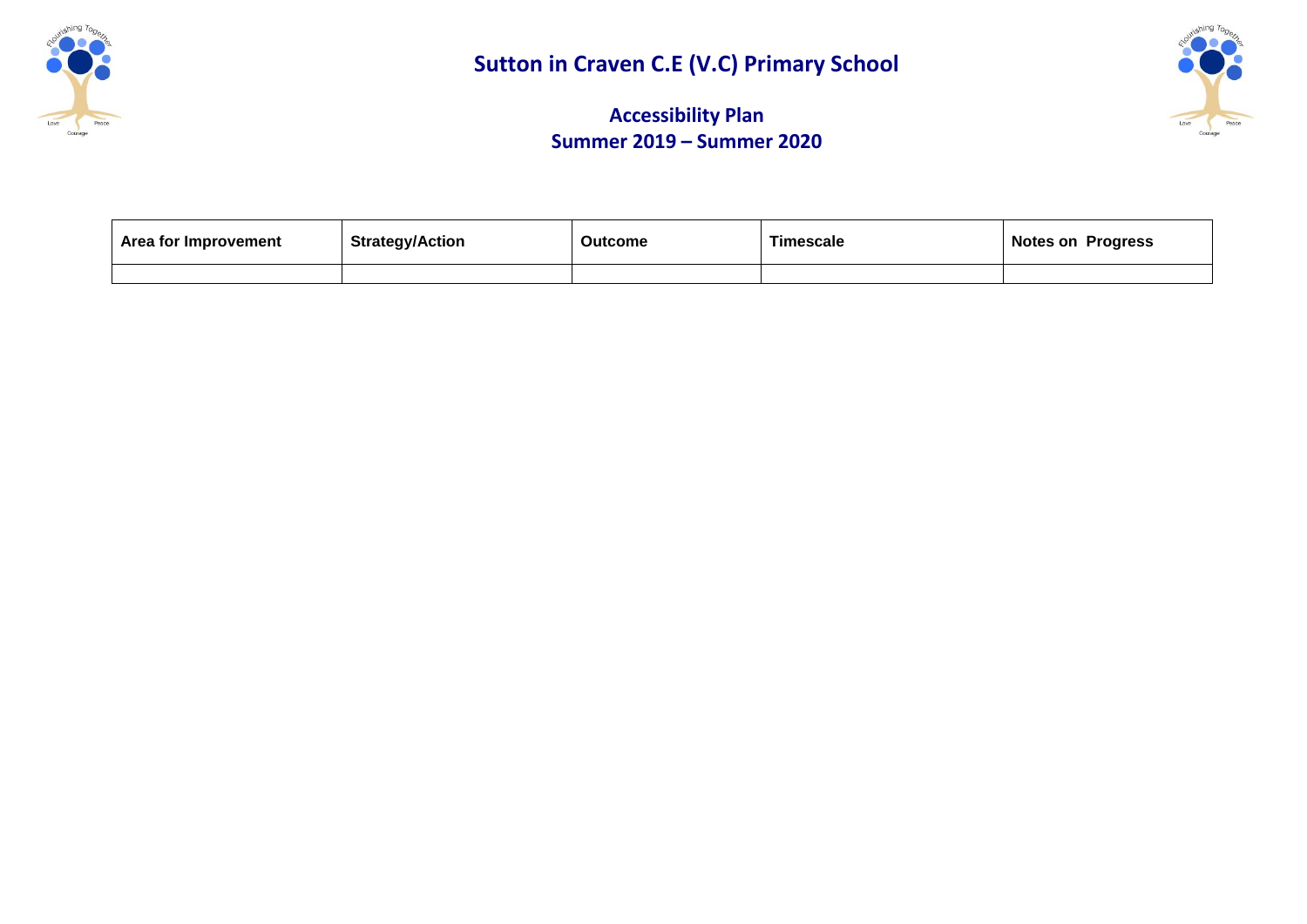



| <b>Area for Improvement</b>                                                                                                                                    | <b>Strategy/Action</b>                                                                                                                                                                                                                | Outcome                                                                                                                                                                                                  | <b>Timescale</b>                                                                             | <b>Notes on Progress</b> |  |
|----------------------------------------------------------------------------------------------------------------------------------------------------------------|---------------------------------------------------------------------------------------------------------------------------------------------------------------------------------------------------------------------------------------|----------------------------------------------------------------------------------------------------------------------------------------------------------------------------------------------------------|----------------------------------------------------------------------------------------------|--------------------------|--|
| <b>Improving Curriculum Access</b>                                                                                                                             |                                                                                                                                                                                                                                       |                                                                                                                                                                                                          |                                                                                              |                          |  |
| Differentiation, including the<br>provision of specialist<br>equipment where required,<br>enables all pupils to access<br>learning at an appropriate<br>level. | - Planning reflects appropriate<br>differentiation.<br>- Provision of specialist<br>equipment and review of<br>impact.<br>- Advice and guidance from<br><b>EMS</b> services                                                           | Monitoring through<br>lesson observations,<br>book/planning scrutinies<br>and pupil voice<br>demonstrate that<br>learning is challenging<br>but appropriate to<br>enable all pupils to make<br>progress. | On-going.                                                                                    |                          |  |
| Appropriate access<br>arrangements are approved<br>and used for statutory testing<br>(e.g. KS2 tests).                                                         | - Collation of evidence from<br>school and EMS, as<br>necessary.<br>- Submission of appropriate<br>forms within deadlines.                                                                                                            | Pupils can access<br>statutory testing.<br>Approval is granted for<br>the use of access<br>arrangements.                                                                                                 | - Review needs annually in<br>Autumn term.<br>- Make submissions annually in<br>Spring term. |                          |  |
| Close tracking of data ensures<br>timely, targeted interventions<br>are implemented.                                                                           | - Termly pupil progress<br>meetings and class action<br>plans.<br>- Identification and<br>implementation of appropriate<br>interventions, including<br>support staff CPD.<br>- Impact of interventions on<br>pupil progress monitored | Pupils who are not<br>making progress are<br>identified promptly.<br>Interventions are<br>effective in removing<br>barriers to learning and<br>accelerating progress.                                    | - Termly.<br>- On-going<br>- At least termly.                                                |                          |  |